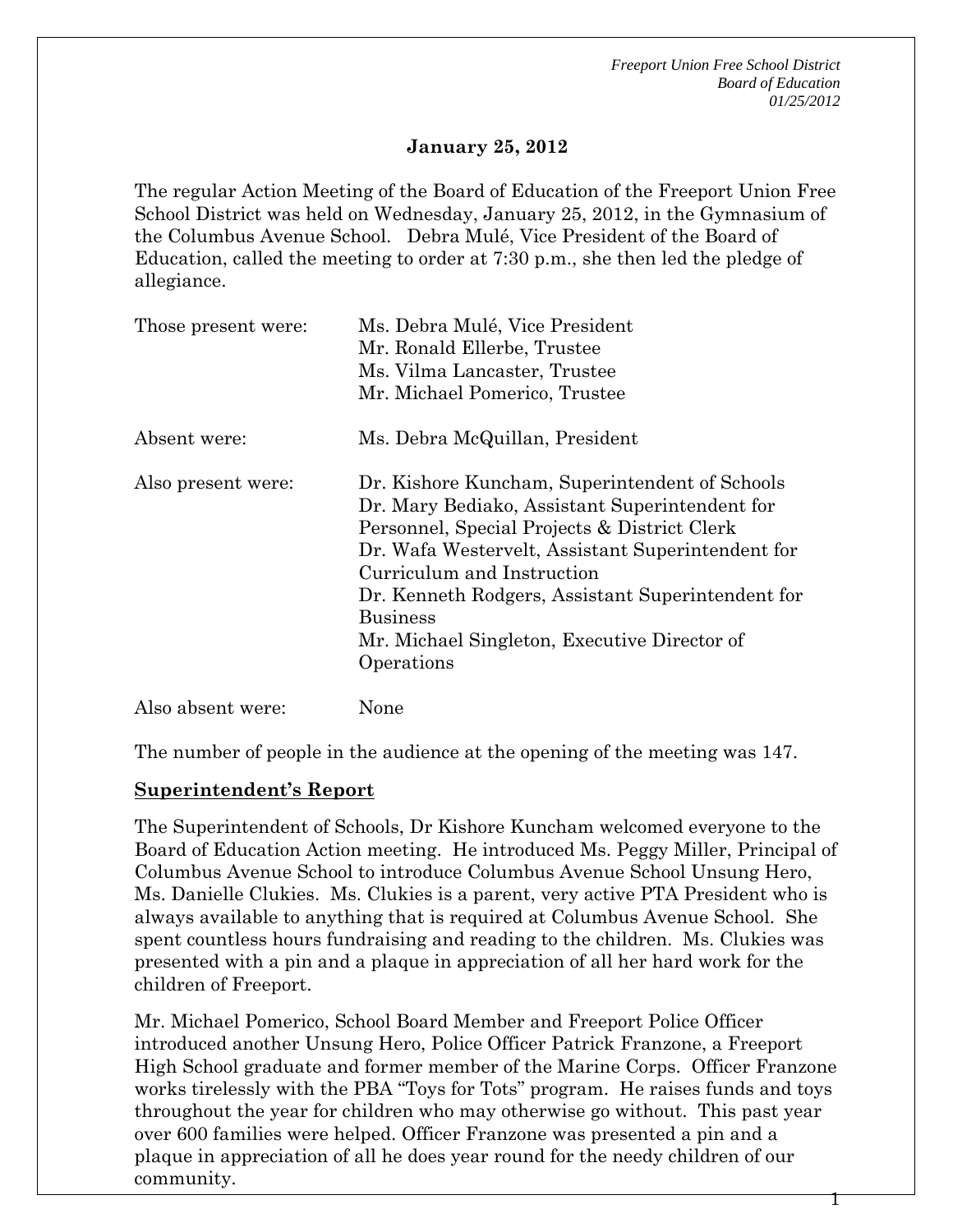Dr. Kuncham made the following announcements:

- Senator Fuschillo has obtained funding of \$40,000 for elementary schools to purchase smart boards and document cameras. Thank you Senator Fuschillo!
- The Caroline G. Atkinson Community Afternoon Program had started with about 100 students participating due to the efforts of some special individuals: Sandra Mahoney, Vice President of Community Affairs' for United Way, Theresa Regnante, CEO of United Way and Winford Mentar, Vice President for J P Morgan Chase. They have made a commitment for their organizations for at least 4-5 years and hope to serve the students of Freeport for a long time. Board Vice-President Mulé and Dr. Kuncham presented plaques and pins of appreciation to each of them.

Ms. Miller, Principal of Columbus Avenue School then introduced the Pre-K students and the Kindergarten students. Each class sang a song which was enjoyed by all.

The following 20 Year Employees were recognized with certificates and pins:

| Douglas Anderson | Diane Frohman    | Robin Reiss     |
|------------------|------------------|-----------------|
| Yolanda Broncano | Mattie Gates     | Kristina Ridini |
| Catherine Byrne  | Lisa Giuliano    | Terry Robinson  |
| Joseph Chetti    | Doreen Mannanice | Barbara Shelly  |
| Wendy Connelly   | James Martino    | Irene Skiriotis |

At 8:44 p.m. a short break was taken to congratulate the honorees.

The meeting was called back to session at 9:05 p.m.

Dr. Kuncham continued by reminding everyone that February 1, 2012 would be the first official presentation of the budget for 2012-2013. He also reminded everyone that at the January 18, 2012 meeting the 2% tax cap was discussed in detail.

# **Questions from the Public**

The public was given the opportunity to address the Board of Education. Each speaker was allowed to address the Board for four minutes on the Agenda only. The Board and administration addressed the comments from the public.

# **Items for Action**

On a motion by Mr. Pomerico and a second by Mr. Ellerbe the following items were approved on a Consent Agenda. The vote was unanimous: Ellerbe, Mulé, Lancaster and Pomerico.

# **Acceptance of the Minutes**

**BE IT RESOLVED** that the Board of Education of the Freeport Union Free School District hereby accepts the minutes of the following meetings as written: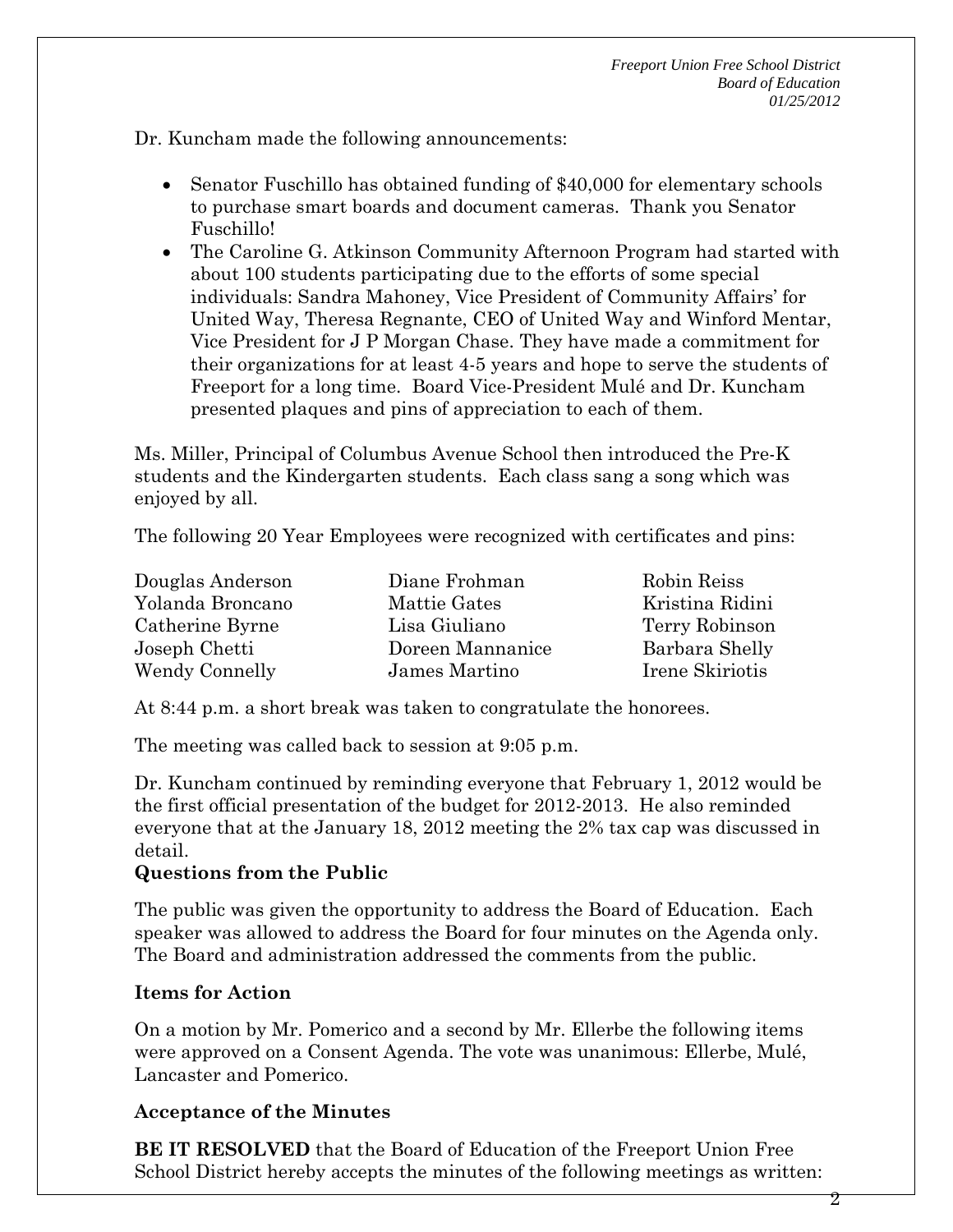December 8, 2011; December 21, 2011

### **Personnel**

### **Leave of Absence**

**BE IT RESOLVED**, that the Board of Education of the Freeport Union Free School District hereby grants a request for leave of absence as listed below:

**Sherill Taylor-Morgan,** full-time Teaching Assistant, effective January 20, 2012 through June 30, 2012, for student teaching.

**Jodi DiSpigno**, Elementary Teacher, effective December 14, 2011 through February 26, 2012, for health reasons.

**Caren Stander,** full-time Teaching Assistant, extension of a leave of absence that began November 29, 2011, now through January 30, 2012, for health reasons.

**Christina Molnar**, Elementary Teacher, effective December 15, 2011 through January 5, 2012, for health reasons, FMLA.

**Elizabeth Franklyn,** full-time Teaching Assistant, effective January 27, 2012 through June 30, 2012, for student teaching.

### **Change of Status**

**BE IT RESOLVED,** that the Board of Education of the Freeport Union Free School District hereby grants a request for change of status as listed below:

**Kaitlan Haggerty**, full-time Teaching Assistant, change of salary due to educational incentive. New salary \$17,901.40, effective January 3, 2012.

# **Termination of Staff**

**BE IT RESOLVED,** that the Board of Education of the Freeport Union Free School District hereby regretfully terminates the employment of the individual as listed below:

**Irving Atkins**, Security Aide, effective January 2, 2012, after serving the children of Freeport for over 10 years, deceased.

**Sharon Schuit, part**-time Teaching Assistant, effective January 9, 2012.

### **Temporary**

**BE IT RESOLVED**, that the Board of Education of the Freeport Union Free School District, upon the recommendation of the Superintendent, hereby appoints the individuals listed in the attached Appointment of Staff Report - Temporary, in accordance with the rules of the Board of Regents. These individuals shall possess appropriate certification allowing them to serve as teachers in the public schools of New York.

3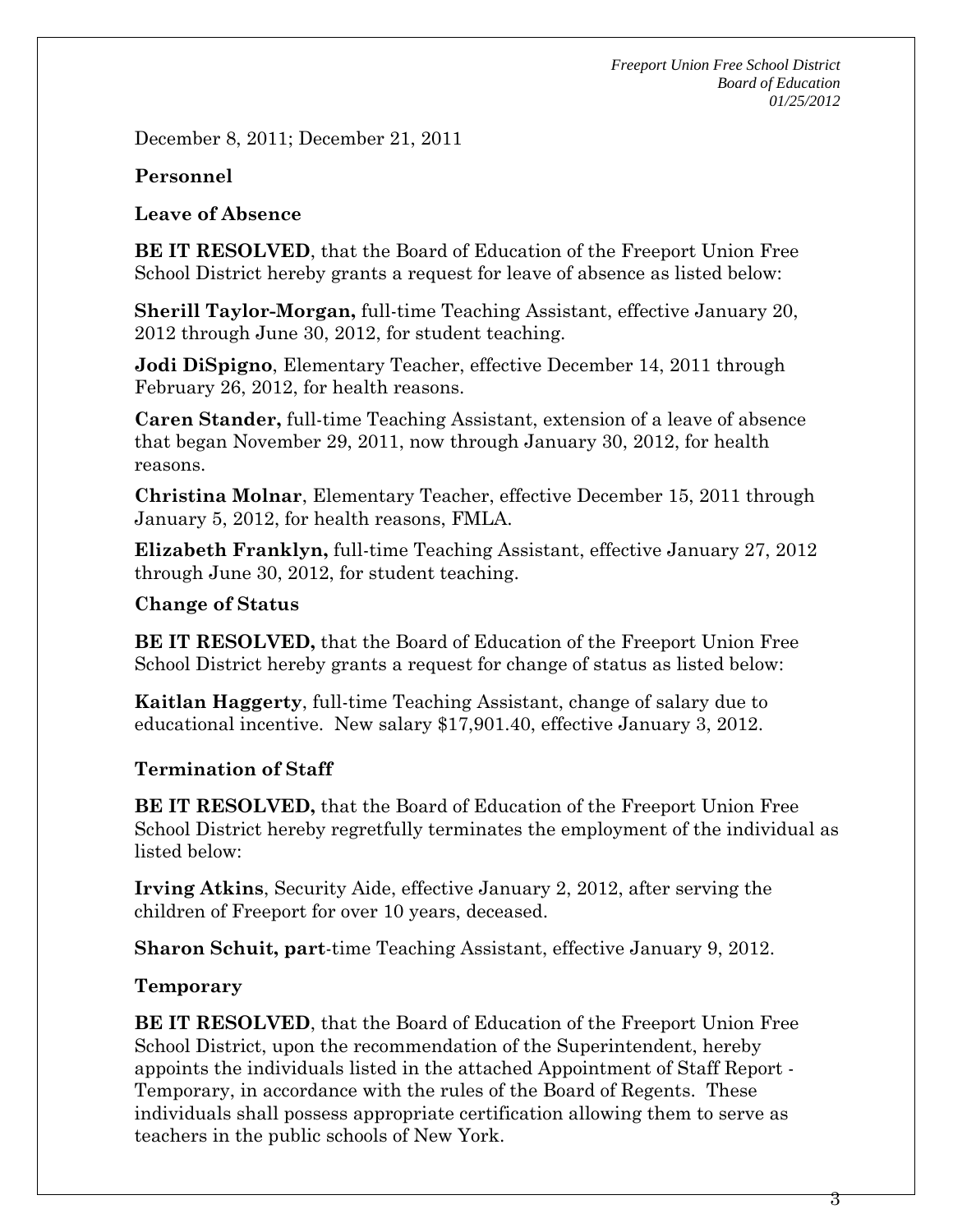4

**Melissa Torres**, English Teacher, (replacing J. Sagna, retired) a temporary appointment effective January 3, 2012 through August 31, 2012. Compensation will be on step 1-2A of the U2D Schedule at \$62,208. Assignment: Dodd.

### **Co-curricular Appointments**

**BE IT RESOLVED,** that the Board of Education of the Freeport Union Free School District, upon the recommendation of the Superintendent, hereby appoints the individuals listed below, in accordance with the rules of the Board of Regents. These individuals shall possess appropriate certification allowing them to serve as teachers or other staff in the public schools of New York for the 2011- 2012 School Year.

| <b>ADVISOR</b>          | <b>CLUB</b>              | <b>SCHOOL</b> | <b>STIPEND</b> |
|-------------------------|--------------------------|---------------|----------------|
|                         |                          |               |                |
| Lorrie Greene           | Human Rights Day & Black |               | \$1,486.50     |
|                         | <b>History Assembly</b>  | <b>FHS</b>    |                |
| Yasmin Chambers         | (co-advisors)            |               |                |
|                         |                          |               | \$1,486.50     |
| <b>COMMUNITY SCHOOL</b> |                          |               |                |
| <b>TEACHER</b>          | <b>SUBJECT</b>           | <b>TERM</b>   | <b>STIPEN</b>  |
|                         |                          |               | I)             |
| Robert Fallot           | <b>Earth Science</b>     | Spring        | \$5,392        |
| Ana Rosa                | Spring<br>English        |               | \$5,392        |
| Matthew Fliegel         | English<br>Spring        |               | \$5,392        |

#### EXTENDED DAY

|                     | <b>ARCHER</b>                        |                         |            |
|---------------------|--------------------------------------|-------------------------|------------|
| Teacher             | No of days/wk                        | No. of hrs.             | Stipend    |
| Mary Caccioppoli    | 2 days/wk x 20 wks                   | 2 hrs/day<br>\$2,026.00 |            |
| Karen Lettsome      | 2 days/wk x 20 wks                   | 2 hrs/day               | \$2,026.00 |
| Linda Marino        | 2 days/wk x 20 wks                   | 2 hrs/day               | \$2,026.00 |
| Valerie Smith       | 2 days/wk x 20 wks<br>2 hrs/day      |                         | \$2,026.00 |
| Noreen Puppo        | 2 days/wk x 20 wks<br>$2 \,$ hrs/day |                         | \$2,026.00 |
| <b>NEW VISIONS</b>  |                                      |                         |            |
| Jessica McCarson    | 2 days/wk x 15 wks                   | 1 hrs/day               | \$1,520.00 |
| Kerry Bracken       | 2 days/wk x 15 wks                   | 1 hrs/day               |            |
| Meghan Mauch        | 2 days/wk x 15 wks                   | 1 hrs/day<br>\$1,520.00 |            |
| Gabriella Farruggio | 2 days/wk x 15 wks                   | 1 hrs/day               | \$1,520.00 |
| <b>GIBLYN</b>       |                                      |                         |            |
| Beth Rugolo         | 2 days/wk x 10 wks                   | 1 hr/day                | \$1,013.00 |
| Lauren Chimeri      | 2 days/wk x 10 wks                   | $1$ hr/day              | \$1,013.00 |
| Justin Gabrus       | 2 days/wk x 10 wks                   | 1 hr/day                | \$1,013.00 |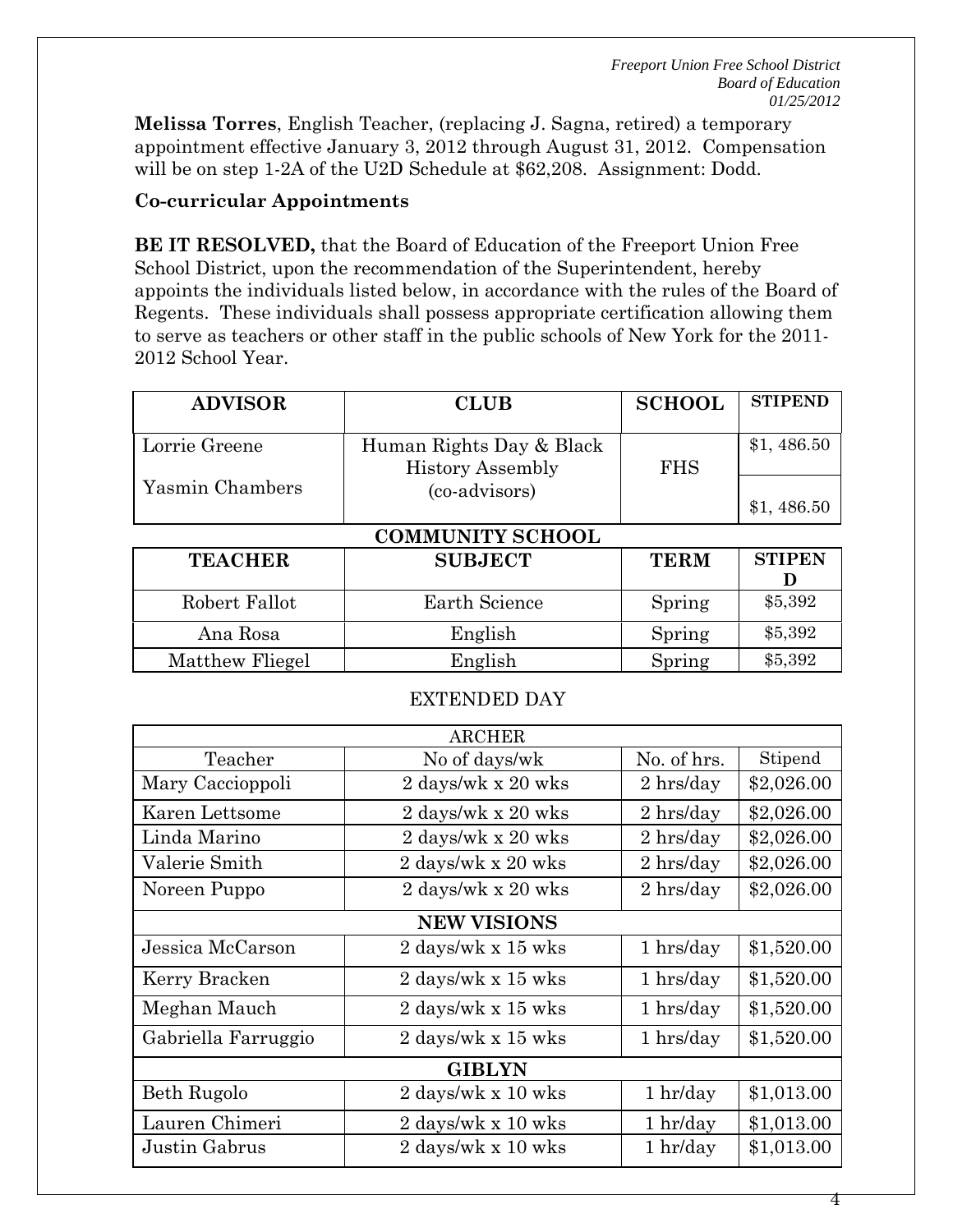| Lori Downing         | 2 days/wk x 10 wks<br>$1$ hr/day         |             | \$1,013.00 |
|----------------------|------------------------------------------|-------------|------------|
| Sue Caravousanos     | 2 days/wk x 10 wks                       | 1 h r / day |            |
| Larraine Brown       | $1 \text{ day/wk} \times 10 \text{ wks}$ | 1hr/day     |            |
| Renee Zaldivar       | $1$ day/wk x $10$ wks<br>1hr/day         |             | \$506.50   |
| Jahn Corbo           | 2 days/wk x 10 wks                       | 1 h r / day | \$1,013.00 |
| Myra Espina          | $1$ day/wk x $10$ wks                    | 1hr/day     | \$506.50   |
| Christa Vetack       | 2 days/wk x 10 wks<br>1 h r / day        |             | \$1,013.00 |
|                      | <b>BAYVIEW</b>                           |             |            |
| Benedetto, Ingrid    | 2 days/wk x 12wks                        | 1hr/day     | \$1,216    |
| Calidonio, Belinda   | 4 days/wk x 12wks                        | 1hr/day     | \$2,431    |
| DeVenuti, Theodore   | 2 days/wk x 12wks                        | 1hr/day     | \$1,216    |
| Dixon, Courtney      | 2 days/wk x 12wks                        | 1hr/day     | \$1,216    |
| Estevez, Christina   | $2$ days/wk x $12w\mathrm{ks}$           | 1hr/day     | \$1,216    |
| Farrell, Christopher | 3 days/wk x 12wks                        | 1hr/day     | \$1,823    |
| LaPenne, Geraldine   | 2 days/wk x 12wks                        | 1hr/day     | \$1,216    |
| Levine, Celine       | 2 days/wk x 12wks                        | 1hr/day     | \$1,216    |
| Litwack, Laura       | 1day/wk x 12wks<br>1hr/day               |             | \$608      |
| Marmol, Raquel       | $2$ days/wk x $12w\mathrm{ks}$           | 1hr/day     | \$1,216    |
| Urquhart-Green, Kara | 2 days/wk x 12wks                        | 1hr/day     | \$1,216    |
| Valasky, Wendy       | 2 days/wk x 12wks                        | 1hr/day     | \$1,216    |
| Vuolo, Elizabeth     | 2 days/wk x 12wks                        | 1hr/day     | \$1,216    |

# **CSE/CPSE Minutes**

**BE IT RESOLVED,** that the Board of Education of the Freeport Union Free School District hereby accepts the minutes of the meetings of the Committee on Special Education and the Committee on Preschool Special Education for the following dates:

November 14, 17, 22, 23, 29, 2011; December 1, 2, 5, 6, 8, 13, 15, 19, 22, 2011 January 5, 6, 9, 11, 2012.

### **Other Items for Action**

On a motion by Mr. Ellerbe and a second by Ms. Lancaster the following item was approved:

### **Personnel**

### **Granting of Tenure**

**BE IT RESOLVED**, that the Board of Education of the Freeport Union Free School District hereby grants tenure status to the following individual(s):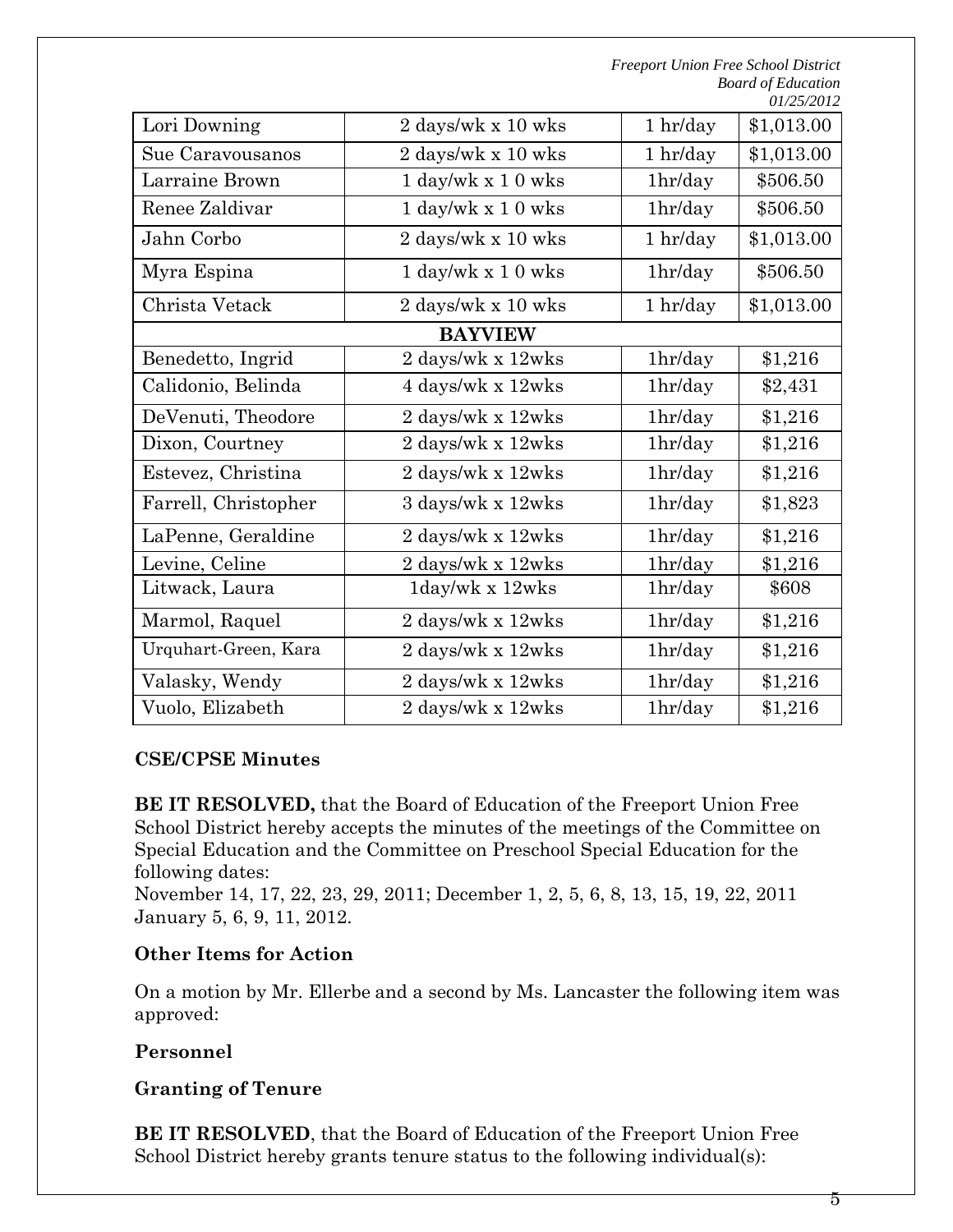| Teacher(s)                   |               |                           |                    |
|------------------------------|---------------|---------------------------|--------------------|
| <b>NAME</b>                  | <b>SCHOOL</b> | <b>TENURE AREA</b>        | <b>TENURE DATE</b> |
| Talonda Thomas               | Atkinson      | Music                     | February 2, 2012   |
| Matthew Fliegel              | <b>FHS</b>    | English                   | February 2, 2012   |
| <b>Teaching Assistant(s)</b> |               |                           |                    |
| Tia Williams                 | <b>FHS</b>    | <b>Teaching Assistant</b> | February 2, 2012   |

The motion carried unanimously. The vote was: Ellerbe, Lancaster, Mulé and Pomerico.

On a motion by Ms. Lancaster and a second by Mr. Pomerico, the following item was approved:

# **Retirement of Staff**

BE IT RESOLVED, that the Board of Education of the Freeport Union Free School District hereby accepts the letter of resignation for the purpose of retirement from the following staff member as listed:

**Martha Yako**, Elementary Teacher, Teacher, effective January 4, 2012, after serving the children of Freeport for more than 13 years.

**Samuel Nepote**, Science Teacher, effective June 30, 2012, after serving the children of Freeport for more than 37 years.

The motion carried unanimously. The vote was: Ellerbe, Lancaster, Mulé and Pomerico.

On a motion by Ms. Lancaster and a second by Mr. Pomerico, the following item was approved:

# **Education**

# **Establishment of the Annual Meeting, the Budget Hearing and the Annual Budget Vote and Trustee Election**

RESOLVED that the Board of Education hereby establishes the Annual Meeting, the Budget Hearing and the Annual Budget Vote and Trustee Election as prescribed in the FOLLOWING resolution.

- **WHEREAS** Section, 2022-a, requires that in a union free school district in a county with a population of one million or more, holding the election of board of education or board of trustees members, the vote upon the appropriation of the necessary funds to meet the estimated expenditures, or on propositions involving the expenditure of money, or authorizing the levy of taxes, provides that such election shall be held on the third Tuesday in May, (May 15, 2012).
- **BE IT RESOLVED,** that the Board of Education of the Freeport Union Free School District shall hold a budget hearing on May 2, 2012 at 7:30 PM.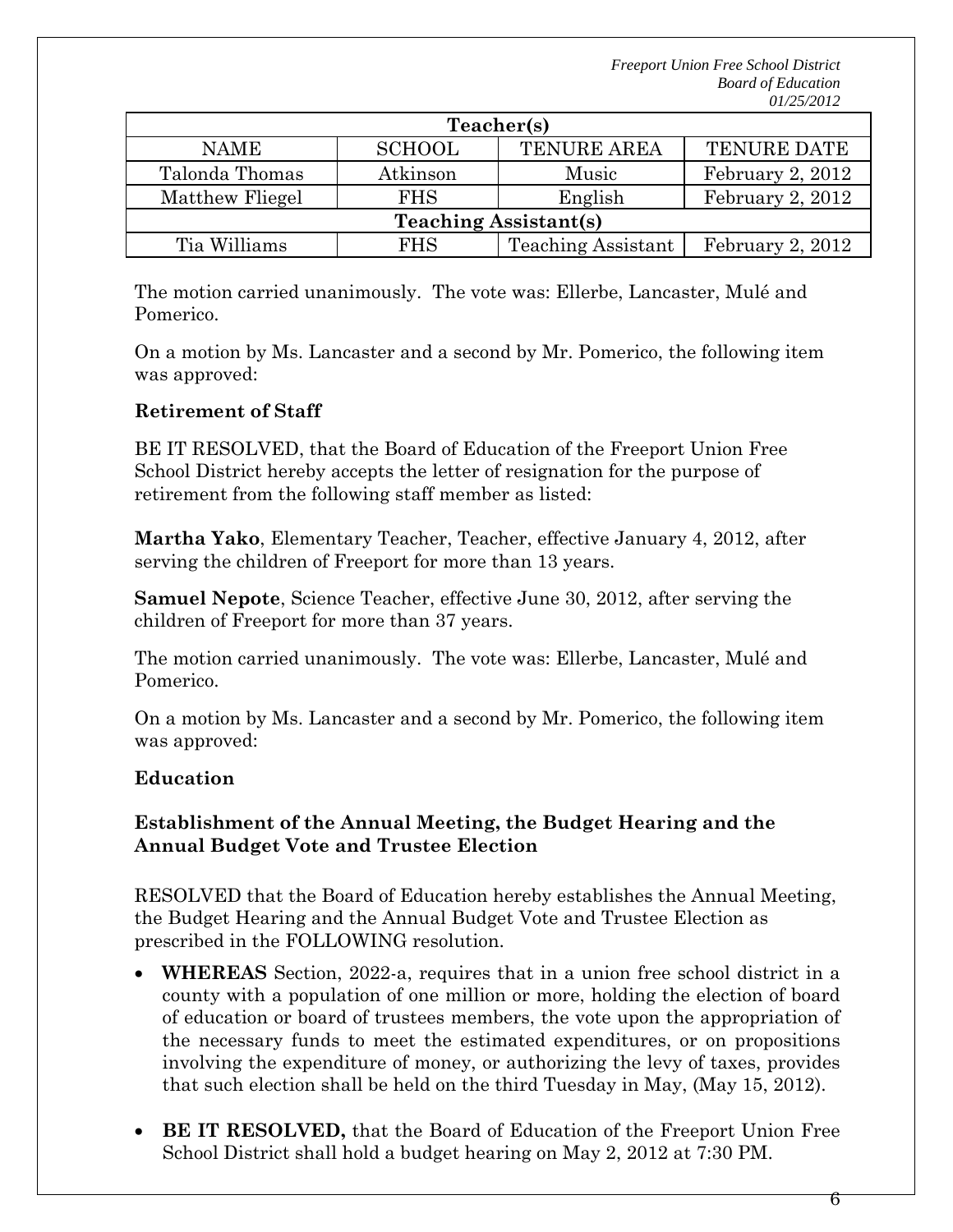- **AND BE IT FURTHER RESOLVED,** that the Clerk of the Board shall, and is hereby directed to, have notices of the Annual Budget Vote and Election to be held on May 15, 2012, published in the Official Papers of the District. These papers shall be *The Freeport Baldwin Leader* and *The Long Island Graphic*, two newspapers having general circulation within the District. Said publications shall be at least four times and on the dates as listed for each newspaper. *The Freeport Baldwin Leader* shall be March 28, April 5, April 19, and April 26, 2012, or an alternate date within the required notification period. *The Long Island Graphic* shall be March 28, April 5, April 19, and April 26, 2012, or an alternate date within the required notification period, and the Clerk of the Board of Education shall have notices of the May 2, 2012 Budget Hearing published in the Official Papers of the District. Said publications shall be at least four times and on the dates as listed for each newspaper. For the *Freeport Baldwin Leader* it shall be on the dates as listed for the notice of the annual budget vote and election or an alternate date within the required notification period. For the *Long Island Graphic* it shall be on the dates as listed for the notice of the annual budget vote and election or an alternate date within the required notification period.
- **FURTHER RESOLVED,** that the Board of Registration shall be open in accordance with the Laws of the State of New York every school day in the Administration Building, 235 North Ocean Avenue, between the hours of 8:30 o'clock a.m. and 3:30 o'clock p.m. (local time) until May 8, 2012, for the Annual Budget Vote and Election to be held on May 15, 2012. In addition the Board of Registration will be open May 1, 2012 and May 3, 2012 from 6:00 o'clock p.m. until 9:00 o'clock p.m. for residents to register to vote for the Annual Budget and Trustee election to be held on May 15, 2012.
- **AND FURTHER RESOLVED,** that the Board of Education determines that voting machines are to be used for the purpose of recording the vote at said meeting of the District to be held on May 15, 2012, between the hours of 6 o'clock a.m. and 9 o'clock p.m. (local time), pursuant to the provisions of the Education Law, and the Clerk of the District is hereby directed to procure such machines as may be necessary for use at said meeting.
- **BE IT RESOLVED,** that nominations for the Office of School Trustee shall be filed with the School District Clerk, Administration Building, on or before 5 o'clock p.m. (local time) April 16, 2012, and shall contain at least forty-five (45) signatures of qualified voters.
- **FURTHER RESOLVED,** that a lottery shall take place on April 16, 2012, at 5 o'clock p.m. for the purpose of determining candidate placement on the ballot.
- 7 **BE IT RESOLVED,** that all questions and propositions for the conduct of the meetings and elections, other than those for the Office of School Trustee, which the qualified voters of the District desire to be placed on the voting machines, shall be filed with the School District Clerk, Administration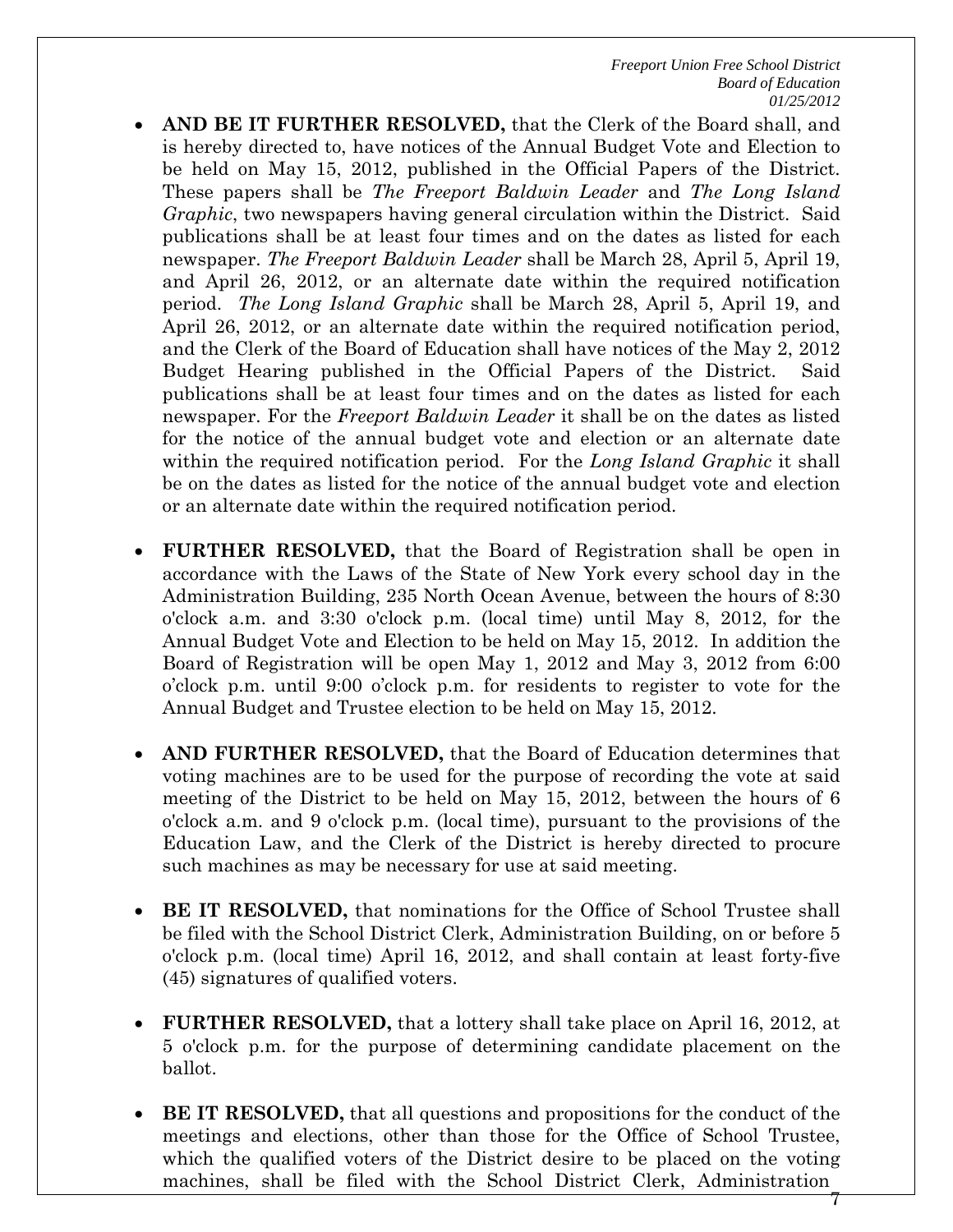Building, on or before 5 o'clock p.m. (local time), April 16, 2012 upon the presentation of a petition signed by at least one hundred and thirteen (113) qualified voters of the School District. The Board of Education reserves the right to edit or amend any proposition without changing the intent thereof.

 **BE IT FURTHER RESOLVED,** that petitions for propositions which are required by law to be included in the notice of the annual meeting must be submitted no later than 5:00 p.m. on or before March 16, 2012 upon the presentation of a petition signed by at least one hundred and thirteen (113) qualified voters of the School District. The Board of Education reserves the right to edit or amend any proposition without changing the intent thereof.

**BE IT RESOLVED,** that absentee ballots will be provided for the election of Board members and Budget Vote, in accordance with Education Law of the State of New York, §2018-a.

**BE IT FURTHER RESOLVED,** that a Real Property Tax Exemption Report prepared in accordance with Section 495 of the Real Property Tax Law will be annexed to any tentative/preliminary budget as well as the final adopted budget of which it will form a part; and shall be posted on District bulletin board(s) maintained for public notices, as well as on the District's website.

The motion carried unanimously. The vote was: Ellerbe, Lancaster, Mulé and Pomerico.

On a motion by Mr. Ellerbe and a second by Ms. Lancaster the following item was approved:

# **Education**

# **Resolution to Approve Student Travels**

**BE IT RESOLVED**, that the Board of Education of the Freeport Union Free School District hereby authorizes the Freeport High School to conduct a field trip to Philadelphia, PA, College Park, MD, Baltimore MD, Washington, DC from April 18 through April 21, 2012 for the purpose of providing a college tour for students that will visit the University of Pennsylvania, Temple University, The University of Maryland at College Park and at Baltimore, Howard University and Georgetown University. Students will also visit Six Flags in Bowie, MD on the return trip.

**BE IT FURTHER RESOLVED**, that said authorization is subject to availability of chaperones and to Freeport High School's compliance with all insurance, health, safety and financial guidelines as indicated in the Administrative Procedures.

The motion carried unanimously. The vote was: Ellerbe, Lancaster, Mulé and Pomerico.

On a motion by Ms. Lancaster and a second by Mr. Ellerbe the following item was approved:

8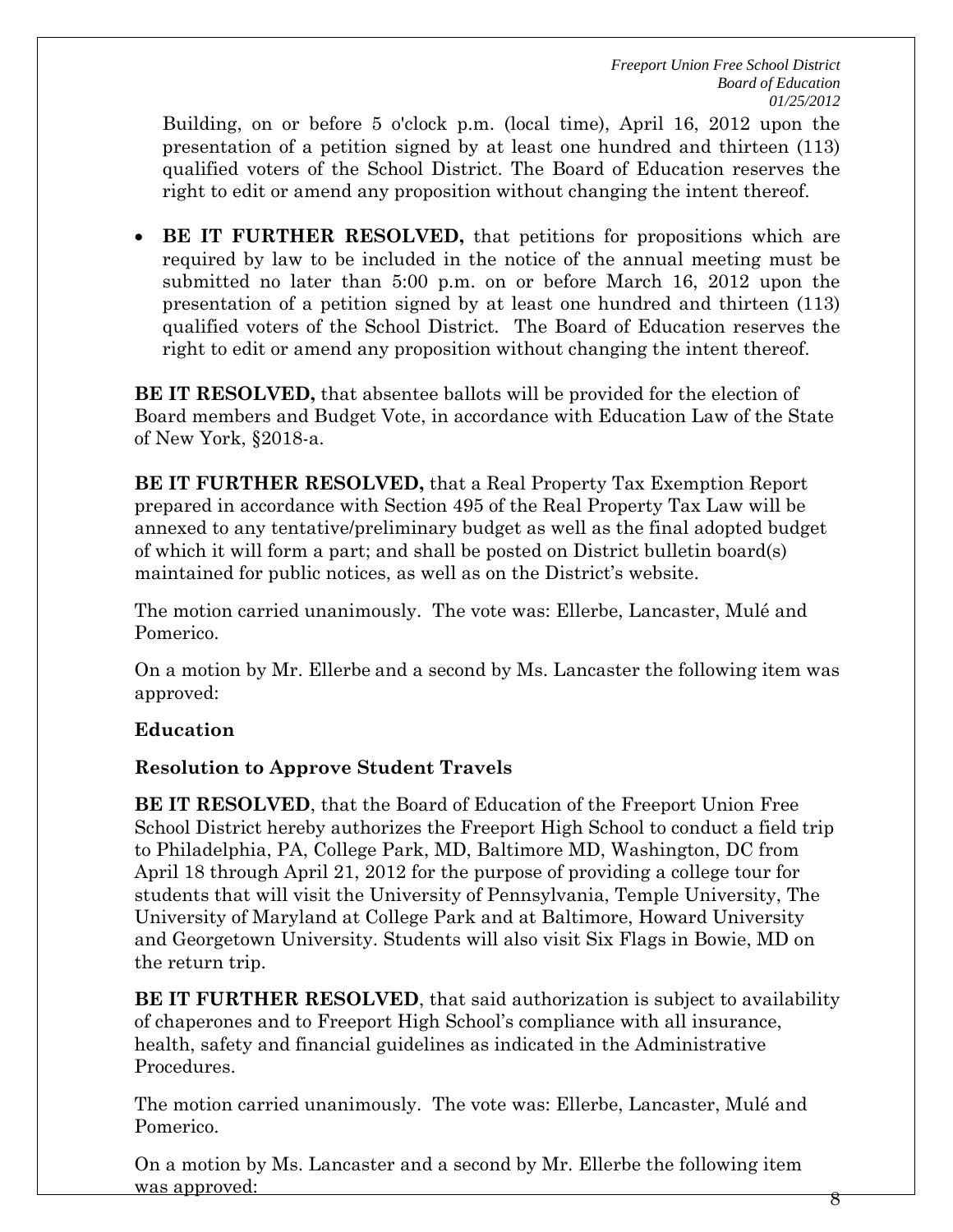### **Authorization to sign Agreements**

**WHEREAS**, the United Way of Long Island has requested the use of facilities at the Atkinson Intermediate School for the purpose of operating a community school initiative program; and

**WHEREAS,** the Board of Education wishes to permit this use by United Way of Long Island;

**NOW, THEREFORE, BE IT RESOLVED**, that the Board of Education hereby permits the use of its facilities at Atkinson Intermediate School by United Way; and

**BE IT FURTHER RESOLVED**, that the terms of said use shall be memorialized in a written agreement which agreement shall be mutually acceptable to the Board of Education and the United Way of Long Island; and **BE IT FURTHE RESOLVED**, that the Board of Education hereby authorizes the Superintendent of Schools to executed said agreement.

The motion carried unanimously. The vote was: Ellerbe, Lancaster, Mulé and Pomerico.

On a motion by Mr. Pomerico and a second by Mr. Ellerbe the following item was approved:

### **Finance**

# **Budget Transfers- Capital Fund – General Fund—January, 2012**

**BE IT RESOLVED**, that the Board of Education of the Freeport Union Free School District here by approves a Budget Transfer for the General Fund for January, 2012 and for the Capital Fund for January, 2012.

The motion carried unanimously. The vote was: Ellerbe, Lancaster, Mulé and Pomerico.

# **Questions from the Public**

The public was given the opportunity to address the Board of Education. Each speaker was allowed to address the Board for four minutes on any topic.

# **Executive Session**

At 9:15 p.m. Mr. Ellerbe moved to adjourn to executive session for one specific matter of personnel. The motion was seconded by Mr. Pomerico and passed unanimously.

The vote was: Ellerbe, Lancaster, Mulé and Pomerico.

At 10:10 p.m., on a motion by Mr. Ellerbe and a second by Mr. Pomerico the Board returned to open session. The motion carried unanimously.

# **Other Action**

9